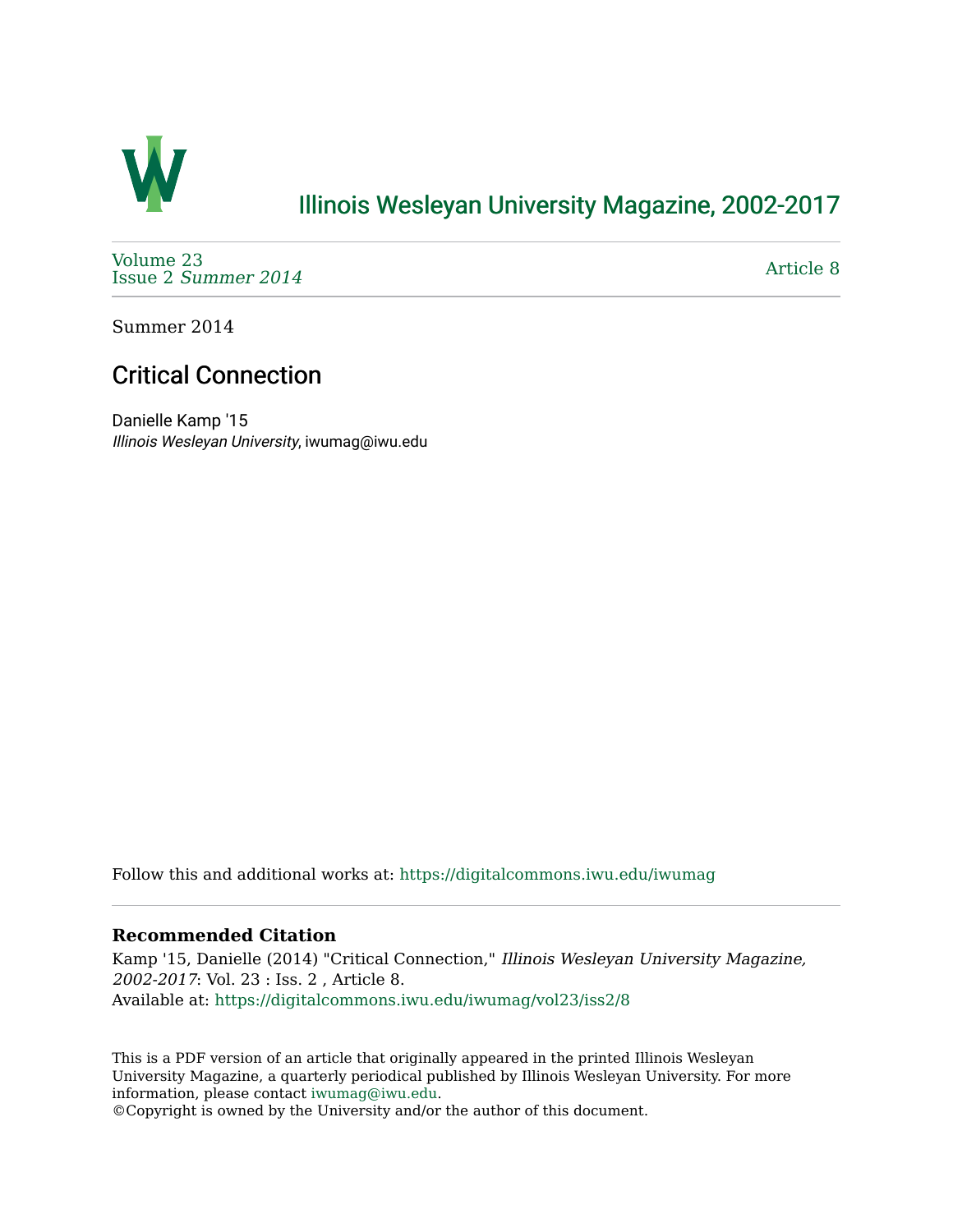

*Pritts (left) and Ford learned their shared IWU connection while working together on a trauma team providing critical care.* 

## **Critical Connection**

### **At Cincinnati medical center, alumni team up to save lives.**

#### **Story by DANIELLE KAMP '15**

Saving lives is an everyday occurrence for Timothy Pritts '91 and Kris Ford '07, who first crossed paths at the University of Cincinnati Medical Center (UCMC). Timothy, assistant professor of surgery, and Kris, a thirdyear resident in the Department of Emergency Medicine, often work as part of a trauma team together, providing care for patients in critical conditions.

Timothy and Kris first established their IWU connection through sharing stories about biology professors Robert Hippensteele and Bruce Criley (emeritus). "Kris figured out I was an IWU grad after I baited him with a series of obscure references to Criley's developmental biology class and Hippensteele's physiology finals," said Timothy. "Kris is obviously a bit more caught up on the campus than I am, and I had fun hearing about all of the great changes at Illinois Wesleyan." Ford is about to start his final year of residential training to become an emergency medicine physician.

As trauma surgeon, Timothy leads the team of physicians and nurses from the emergency department, surgical intensive care unit and operating room in the treatment of each patient. Since UCMC has the only adult level I trauma center in the region, his team receives a large number of patients every evening.

Timothy is also an instructor for a training center at UCMC that helps train Air Force personnel on how to transport critically injured service members. There are only two other training sites of this kind in the United States.